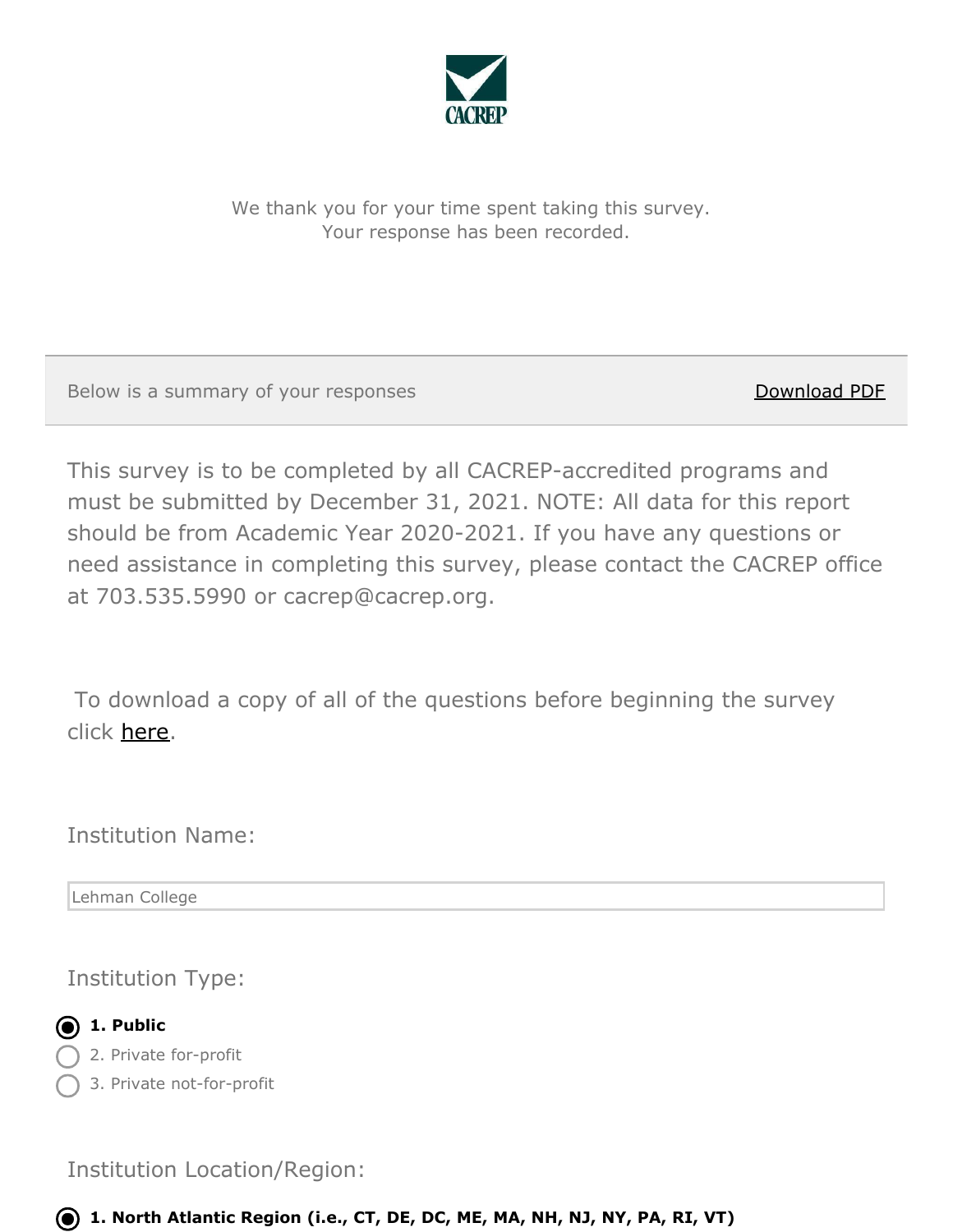- 2. North Central Region (i.e., IL, IN, IA, KS, MI, MN, MO, NE, ND, OH, OK, SD, WI)
- 3. Rocky Mountain Region (i.e., CO, ID, MT, NM, UT, WY)
- 4. Southern Region (i.e., AL, AR, FL, GA, KY, LA, MD, MS, NC, SC, TN, TX, VA, WV)
- 5. Western Region (i.e., AK, AZ, CA, HI, OR, WA)
- $\bigcap$  6. US Territory (i.e. AS, FM, GU, MH, MP, PR, PW, VI)
- 7. Outside the US

Do you have a CACREP-accredited ADDICTION COUNSELING program?



Do you have a CACREP-accredited CAREER COUNSELING program?



Do you have a CACREP-accredited CLINICAL MENTAL HEALTH COUNSELING program?

| . .<br>- 11<br>۰.<br>v. |
|-------------------------|
|-------------------------|

**No**

Do you have a dually-titled CLINICAL REHABILITATION COUNSELING/CLINICAL MENTAL HEALTH COUNSELING program?



Do you have a CACREP-accredited CLINICAL REHABILITATION COUNSELING program?

Yes **No**

> Do you have a CACREP-accredited COLLEGE COUNSELING AND STUDENT AFFAIRS or STUDENT AFFAIRS AND COLLEGE COUNSELING program?

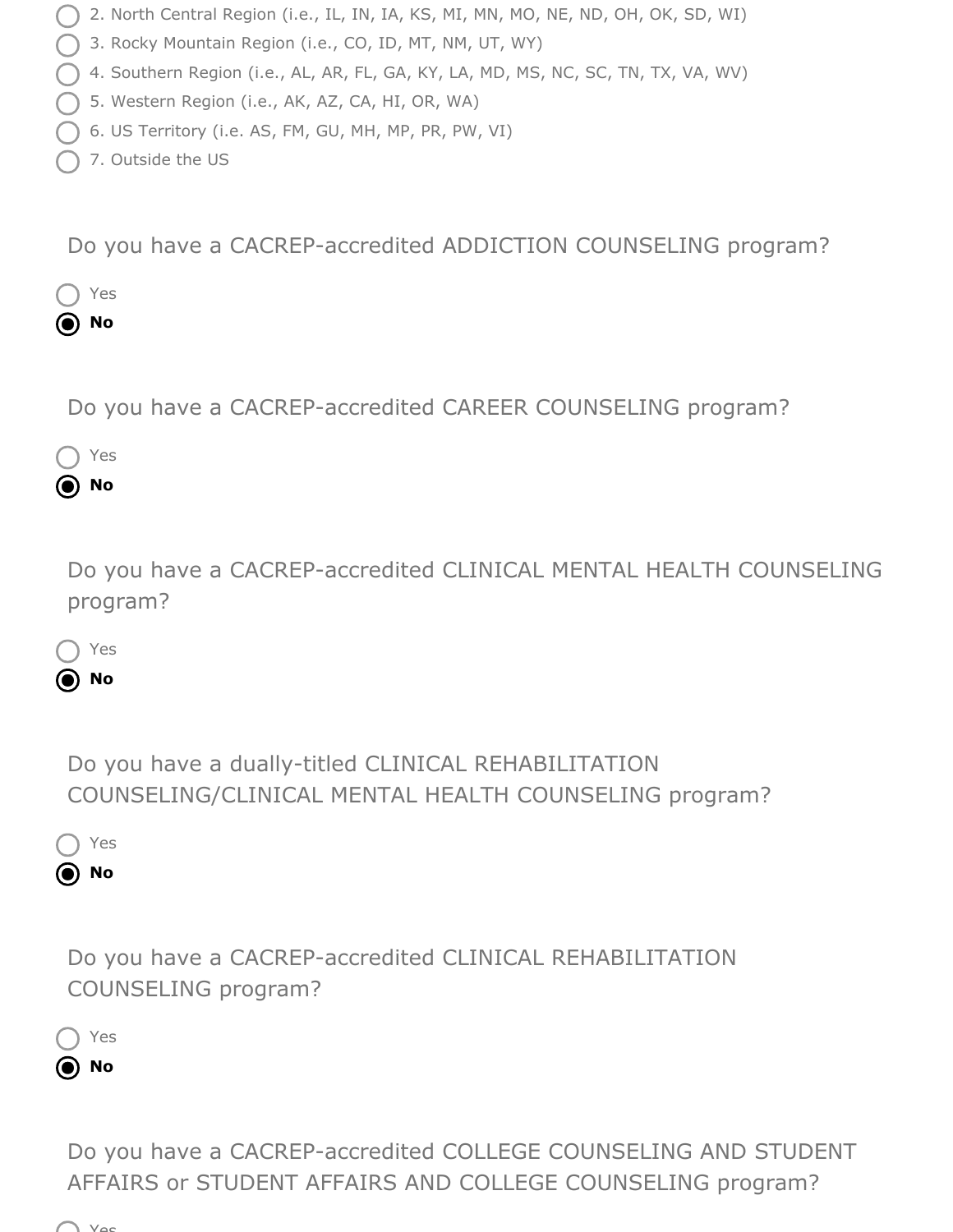

Do you have a CACREP-accredited MARRIAGE, COUPLE, AND FAMILY COUNSELING program?

Yes **No**

> Do you have a CACREP-accredited REHABILITATION COUNSELING program? (This does not include the Dually-titled Clinical Mental Health Counseling and Clinical Rehabilitation Counseling program or Clinical Rehabilitation Counseling which were both be options earlier in the survey)

◯ Yes **No**

Do you have a CACREP-accredited SCHOOL COUNSELING program?

**Yes** No

# SCHOOL COUNSELING

What is the minimum number of credit (semester) hours required for your SCHOOL COUNSELING degree?

60

How many students are currently enrolled in your SCHOOL COUNSELING program?

91

How many students graduated from your SCHOOL COUNSELING program in academic year 2020-2021?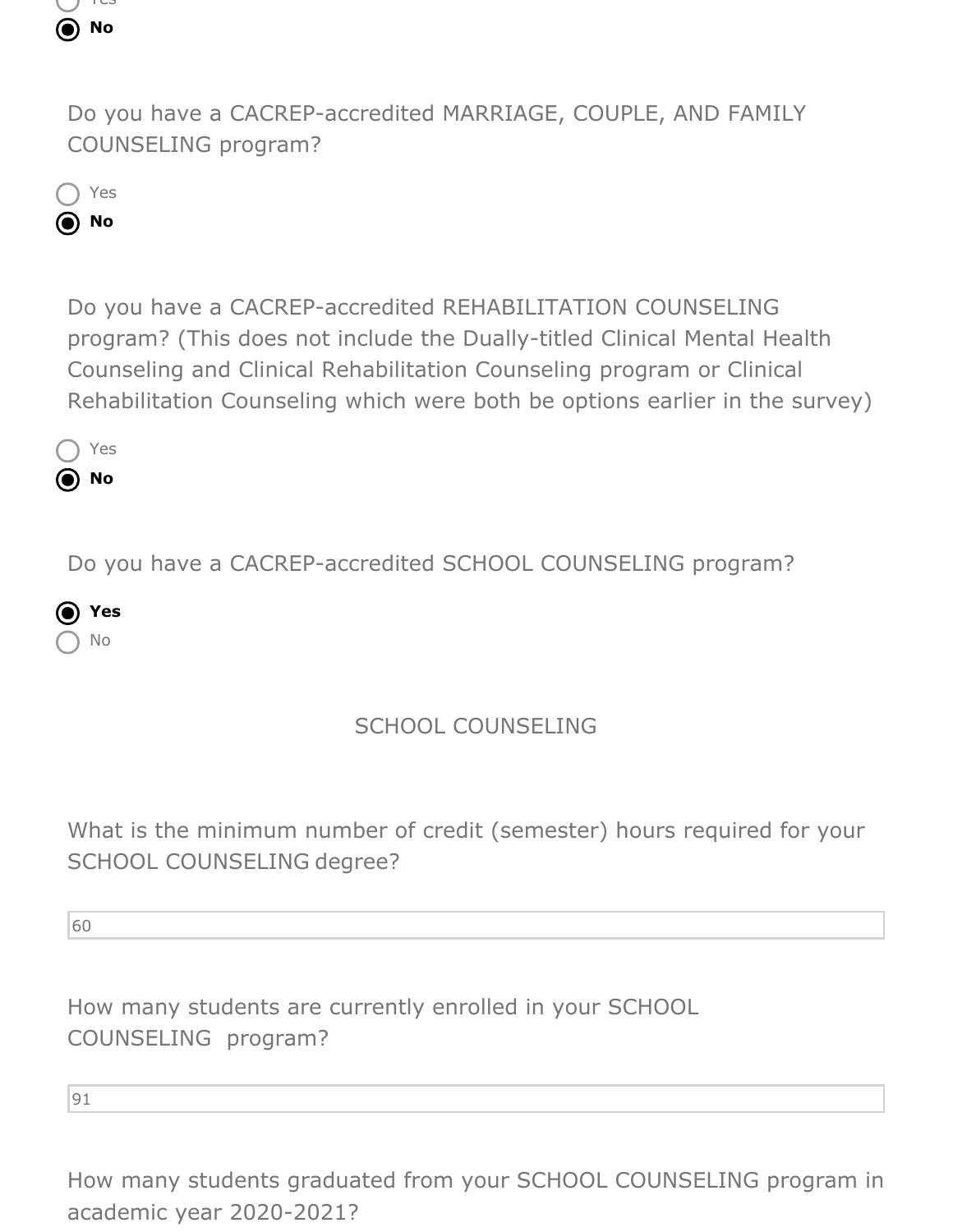What is the completion rate of students from your SCHOOL COUNSELING program?

|  |                   |  | 0 5 10 15 20 25 30 35 40 45 50 55 60 65 70 75 80 85 90 95 100 |  |  |  |  |  |  |  |  |
|--|-------------------|--|---------------------------------------------------------------|--|--|--|--|--|--|--|--|
|  | Completion Rate % |  |                                                               |  |  |  |  |  |  |  |  |

To the best of your knowledge, what is the licensure [or certification] examination pass rate of students graduating from your SCHOOL COUNSELING program?

0 5 10 15 20 25 30 35 40 45 50 55 60 65 70 75 80 85 90 95 100

Exam Pass Rate %



To the best of your knowledge, what is the job placement rate of graduates from your SCHOOL COUNSELING program who were actively seeking employment?



Do you have a second CACREP-accredited SCHOOL COUNSELING program?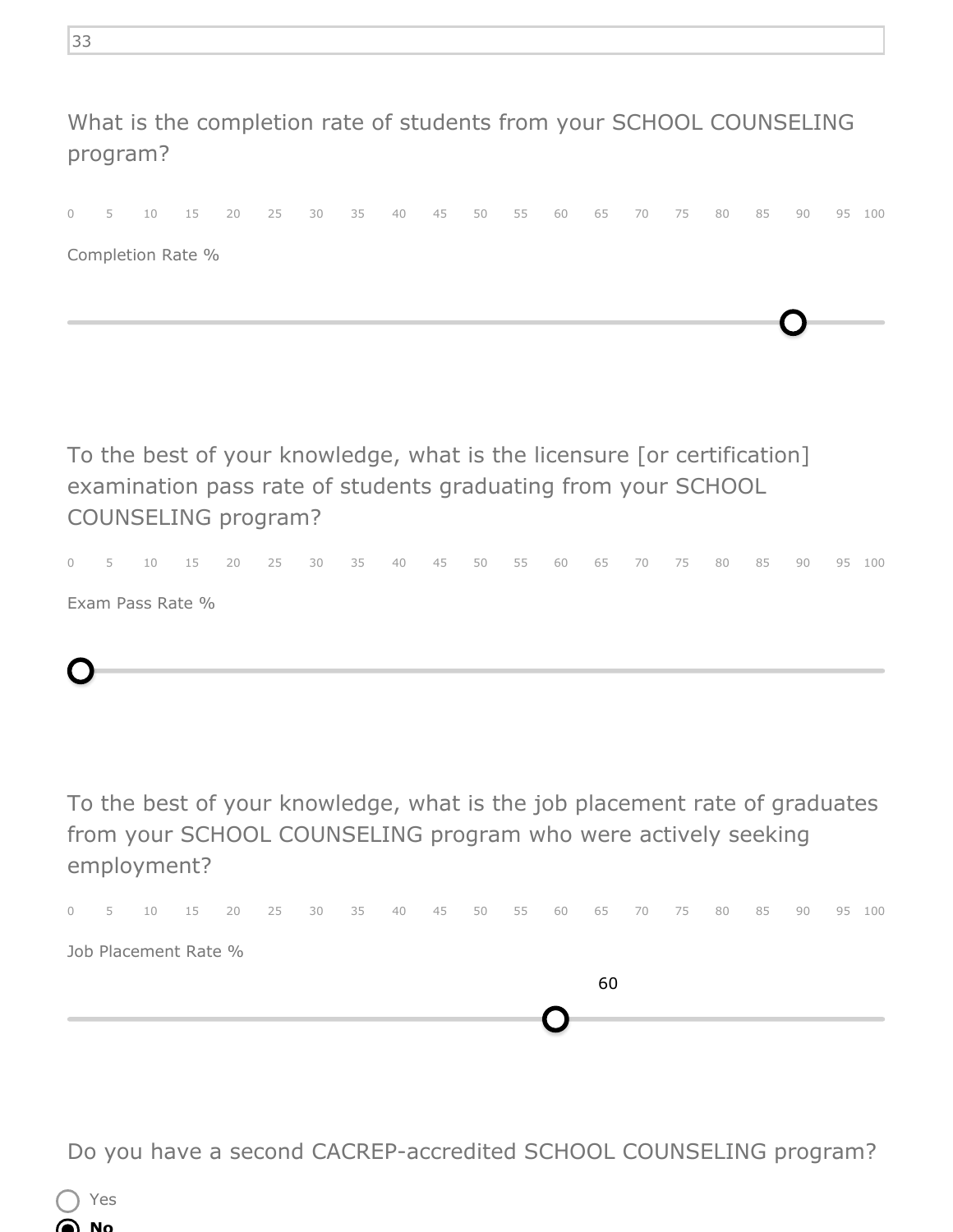

Do you have a CACREP-accredited COUNSELOR EDUCATION AND SUPERVISON program?

Yes

**No**

Non-CACREP-Accredited Programs: Please select all programs offered by your academic counseling unit that are NOT ACCREDITED by CACREP.

| <b>Addiction Counseling</b>                       |
|---------------------------------------------------|
| <b>Career Counseling</b>                          |
| <b>Clinical Mental Health Counseling</b>          |
| <b>Clinical Rehabilitation Counseling</b>         |
| <b>Student Affairs</b>                            |
| Marriage, Couple and Family Counseling or Therapy |
| <b>Rehabilitation Counseling</b>                  |
| <b>School Counseling</b>                          |
| Counselor Education and Supervision               |
| Counseling Psychology (master's)                  |
| Counseling Psychology (doctoral)                  |
| One or more certificate-only programs             |
| <b>None</b>                                       |
| Other (Please Specify):                           |

How many total applications for all of your MASTER'S level CACREPaccredited program(s) did you receive in academic year 2020-2021?

80

Are you able to provide demographic information about students enrolled in your CACREP-accredited MASTER'S level COUNSELING program(s)?



Master's Student Demographics: Please provide the headcount of students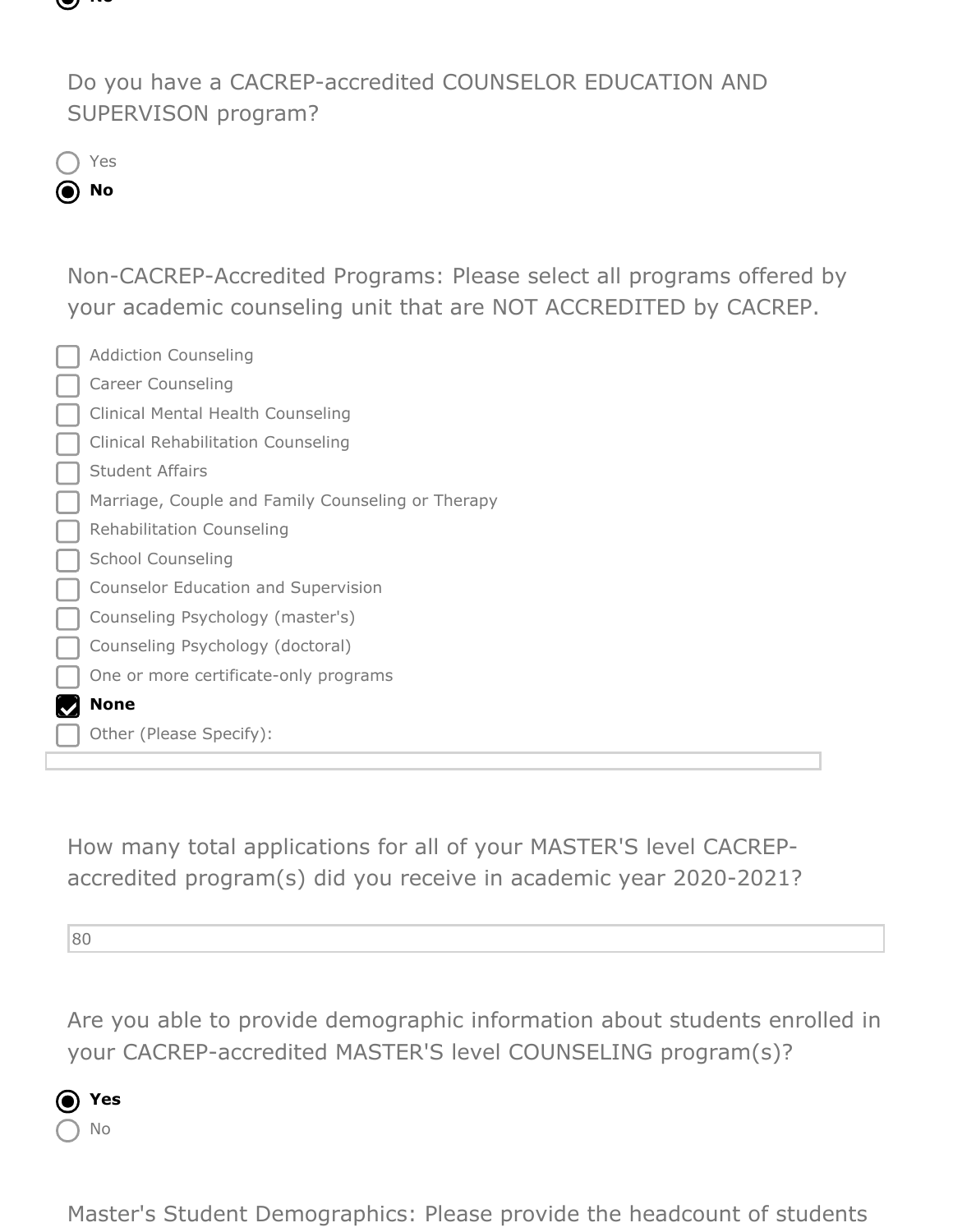currently enrolled in your CACREP-accredited master's level program(s) for each category below. All categories with an asterisk require an answer. If you are unable to answer for a particular category or do not have any students that identify with a particular category, please enter "0".

### Male Masters Students

| American Indian or<br>Native Alaskan   | $\bigcirc$ |
|----------------------------------------|------------|
| Asian                                  | $\perp$    |
| <b>Black</b>                           | $\,8\,$    |
| Hawaiian Native or<br>Pacific Islander | $\bigcirc$ |
| Hispanic                               | $\,8\,$    |
| Two or More                            | 24         |
| Unknown/Other                          | $\bigcirc$ |
| White                                  | 3          |
| <b>International Student</b>           | $\bigcirc$ |
| Active Duty Military                   | $\bigcirc$ |
| Veteran                                | $\sqrt{a}$ |
| With a Disability                      | 3          |

Enter A Number

#### Female Masters Students

#### Enter A Number

| American Indian or<br>Alaska Native    |    |
|----------------------------------------|----|
| Asian                                  |    |
| <b>Black</b>                           | 23 |
| Hawaiian Native or<br>Pacific Islander |    |
| Hispanic                               | 4. |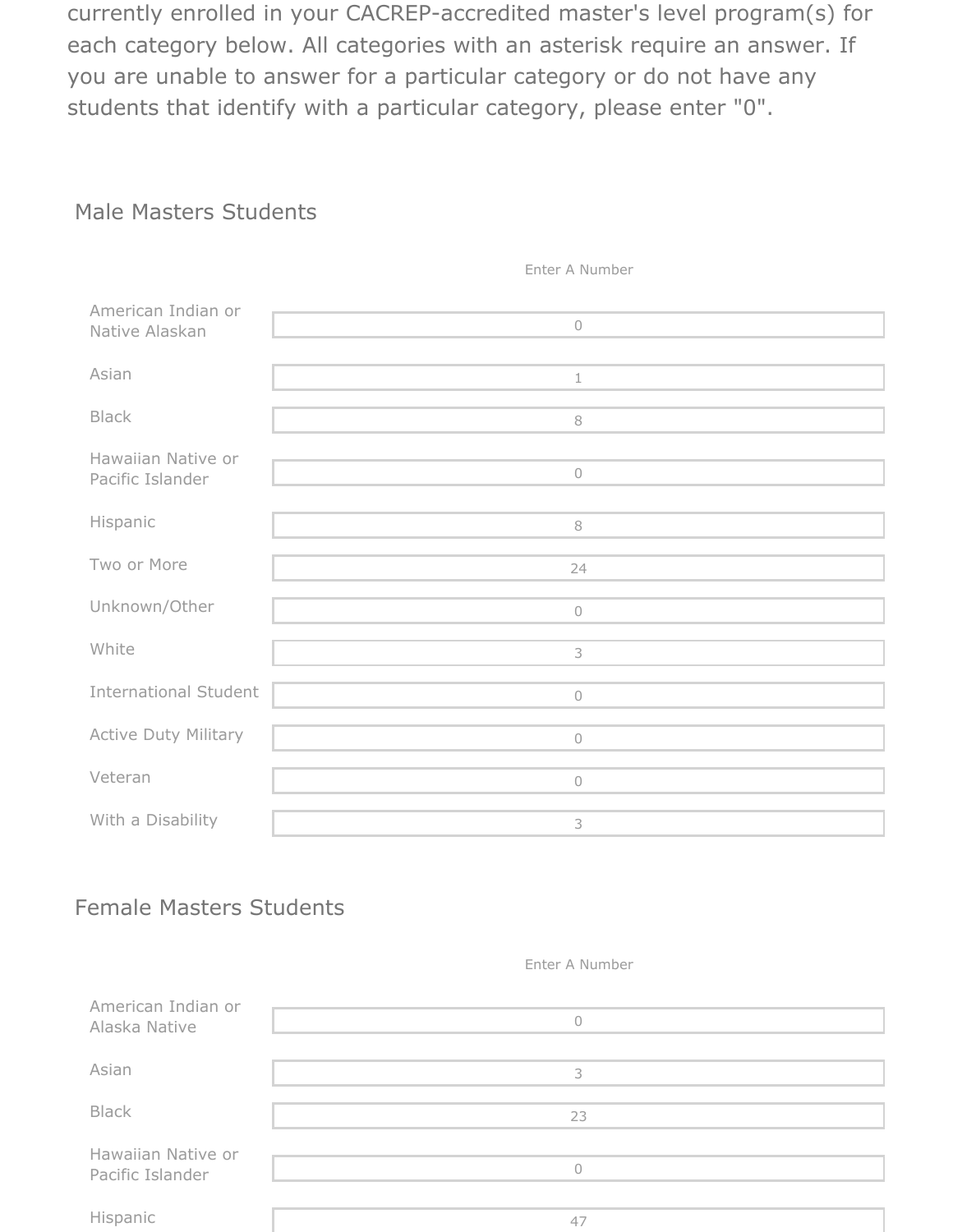| Two or More                  | Enter A Number<br>33 |
|------------------------------|----------------------|
| Uknown/Other                 | U                    |
| White                        | 18                   |
| <b>International Student</b> | $\bigcap$            |
| <b>Active Duty Military</b>  | ∩                    |
| Veteran                      | $\cap$               |
| With a Disability            | 6                    |

## Non-Binary Masters Students

Enter A Number

| American Indian or<br>Alaska Native          | $\cup$     |
|----------------------------------------------|------------|
| Asian                                        | $\bigcirc$ |
| <b>Black</b>                                 | $\perp$    |
| Hispanic                                     | $\bigcirc$ |
| Native Hawaiian or<br>Other Pacific Islander | $\bigcirc$ |
| Two or More                                  | $\bigcirc$ |
| Unknown/Other                                | $\bigcirc$ |
| White                                        | $\circ$    |
| <b>International Student</b>                 | $\bigcirc$ |
| Active Duty Military                         | $\bigcirc$ |
| Veteran                                      | $\cup$     |
| With a Disability                            | $\circ$    |

Are you able to provide demographic information about students enrolled in your CACREP-accredited COUNSELOR EDUCATION AND SUPERVISION doctoral program?

| Yes |  |  |
|-----|--|--|
| No  |  |  |

**3. Not Applicable (i.e., "I do not have an accredited CES doctoral program.")**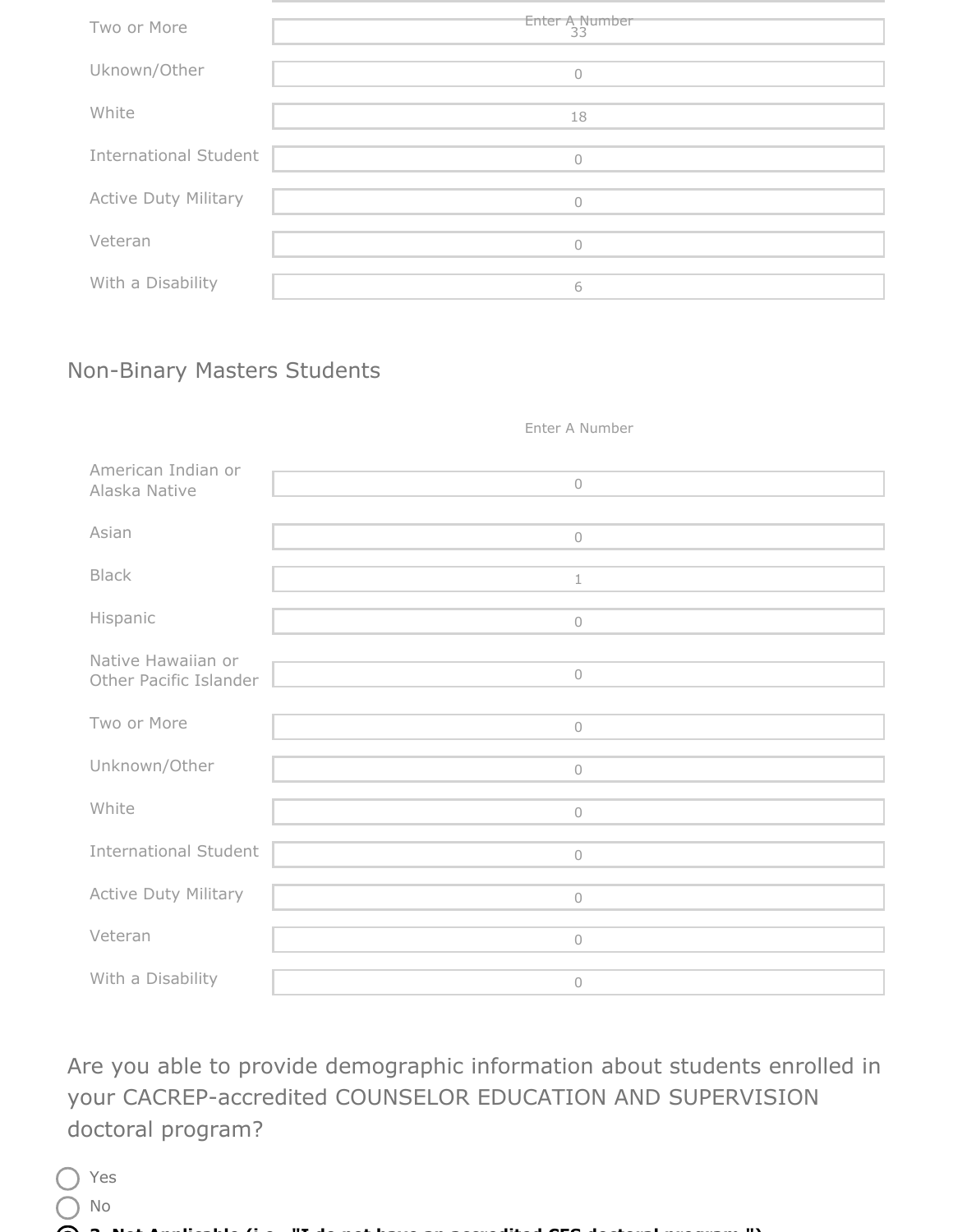

**3. Not Applicable (i.e., "I do not have an accredited CES doctoral program.")**

How many FULL-TIME faculty members do you have in your academic counseling unit?

3

Are you able to provide demographic information about FULL-TIME faculty members in your academic counseling unit?



FULL-TIME Faculty Demographics: Please provide the headcount of full-time faculty members in your academic counseling unit for each category below. \*All categories with an asterisk require an answer. If you do not have any full-time faculty that identify with a particular category, please enter "0".

## Male Faculty

| American Indian or<br>Alaska Native          | $\bigcirc$ |
|----------------------------------------------|------------|
| Asian                                        | $\cup$     |
| <b>Black</b>                                 | $\bigcirc$ |
| Hispanic or Latino                           | $\bigcirc$ |
| Native Hawaiian or<br>Other Pacific Islander | $\circ$    |
| Two or More                                  | $\cup$     |
| Unknown/Other                                | $\bigcirc$ |
| White                                        | 1          |
| Veteran                                      | $\bigcirc$ |
| With a Disability                            | 0          |

Enter A Number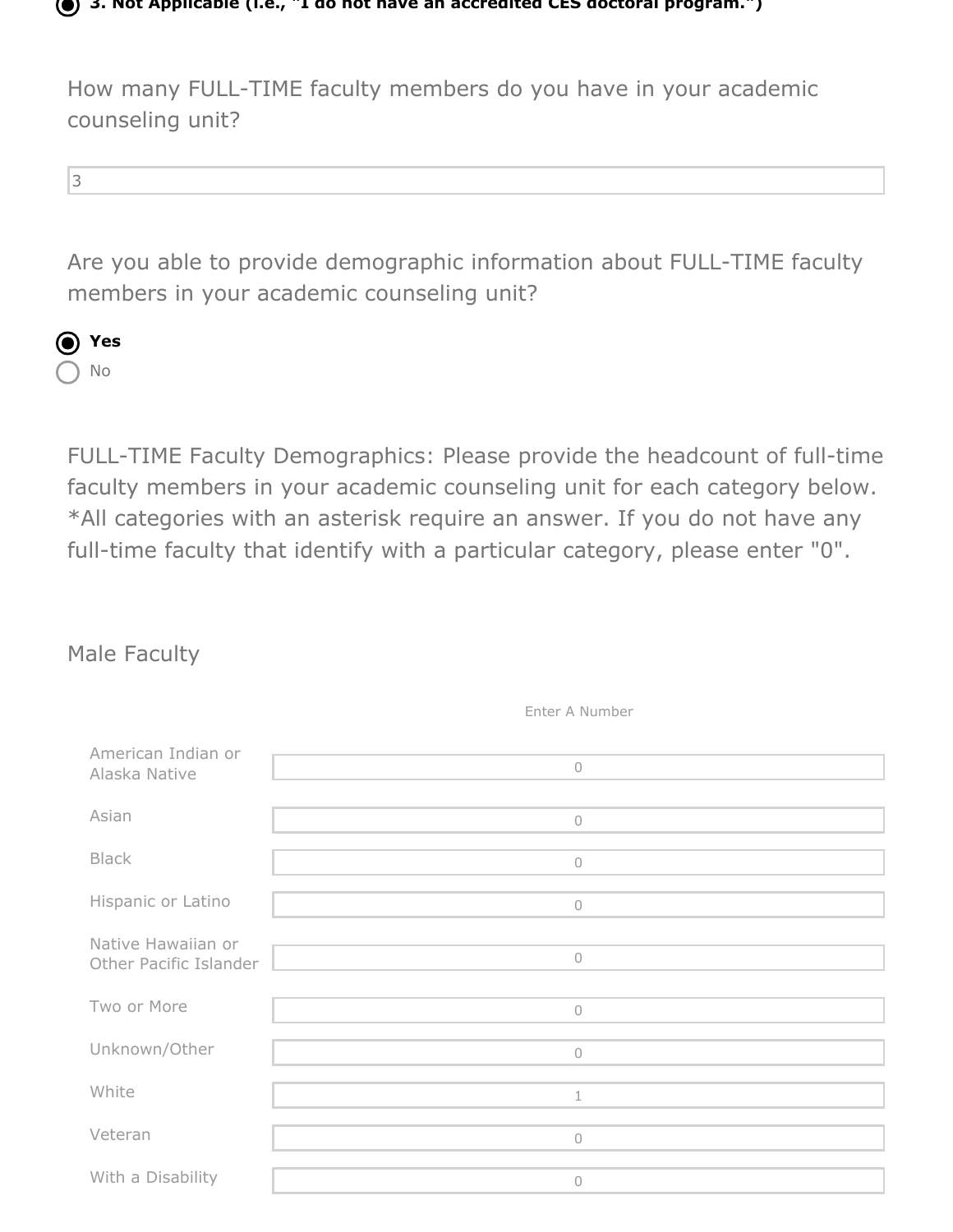# Female Faculty

Enter A Number

| American Indian or<br>Alaska Native          | $\bigcirc$          |
|----------------------------------------------|---------------------|
| Asian                                        | $\circlearrowright$ |
| <b>Black</b>                                 | $\bigcirc$          |
| Hispanic                                     | $\circ$             |
| Native Hawaiian or<br>Other Pacific Islander | $\circlearrowright$ |
| Two or More                                  | $\circ$             |
| Unknown/Other                                | $\circlearrowright$ |
| White                                        | $\overline{2}$      |
| Veteran                                      | $\circlearrowright$ |
| With a Disability                            | 1                   |

# Non-Binary Faculty

Enter A Number

| American Indian or<br>Alaska Native          | $\bigcirc$          |
|----------------------------------------------|---------------------|
| Asian                                        | $\circlearrowright$ |
| <b>Black or African</b><br>American          | $\bigcirc$          |
| Hispanic or Latino                           | $\bigcirc$          |
| Native Hawaiian or<br>Other Pacific Islander | $\bigcirc$          |
| Two or More                                  | $\circlearrowright$ |
| Unknown/Other                                | $\circ$             |
| White                                        | $\circ$             |
| Veteran                                      | $\bigcirc$          |
| With a Disability                            | $\circ$             |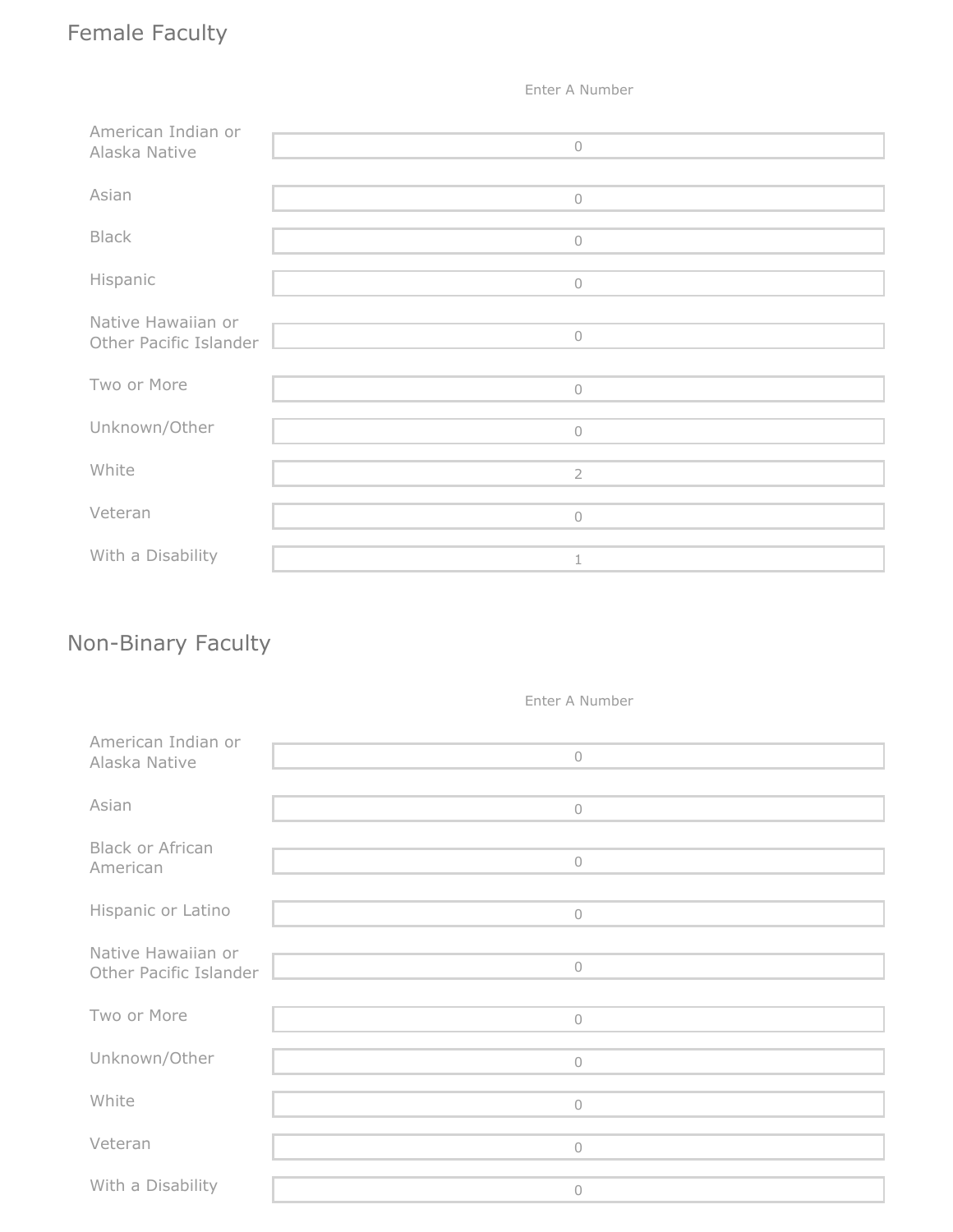Has your counseling program lost faculty (retirement or resignation) in the past 18 months?



Have these positions been filled or will they be filled in the next 12 months?



Does your program anticipate any new faculty positions being added in the next 18 months?



Please provide a contact email address. This address will be used if the CACREP office has any questions about the information provided in this survey.

laura.roberts@lehman.cuny.edu

Final comments? Please share them below:

Thank you!

REMINDER: Posting Program/Student Outcomes

Your responses to Program/Student Outcomes questions from this survey need to be made publicly available on your program's website by January 7, 2022, and a hyperlink to that web page needs to be sent to cacrep@cacrep.org. The information to be posted includes the following four data points regarding each of your accredited specialty areas: (a) number of graduates in the past year, (b) completion rate, (c) licensure or certification examination pass rate, and (d) job placement rate of